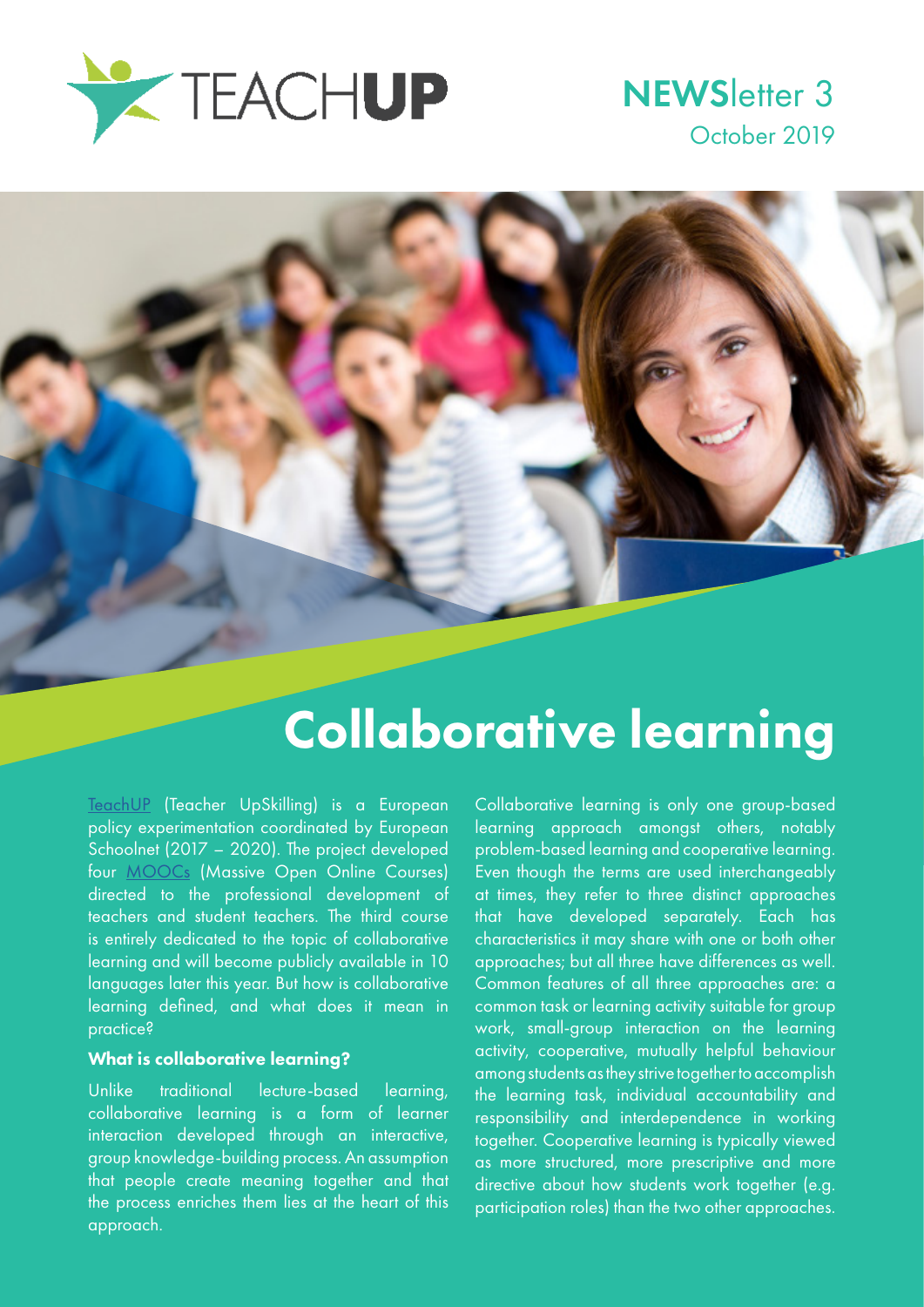Collaborative Learning is an umbrella term for a variety of educational approaches involving joint intellectual efforts by students, or students and teachers together. In most collaborative learning situations students are working in groups of two or more, collaboratively searching for understanding, solutions, meanings, or creating a product, according to Smith & MacGregor (1992). The [Teach-UP literature review](http://teachup.eun.org/moocs) adapts Griffin & Care's description (2014) of the steps in collaborative problem solving: joint recognition and understanding the nature of a problem; communication, negotiation and exchange towards a plan to address the problem; coordinated action to carry out the plan, monitoring of progress; and, if necessary, adaptation of the strategy (European Schoolnet, [Perspective n. 4](http://www.eun.org/documents/411753/665824/Perspective_Collaborative+learning_Dec2018.pdf/d711eec2-4a84-4e8b-883c-22505d486045), 2018).

#### Collaborative learning in practice

*"Collaborative learning is something that we all think we know, and people would say, oh yes, I have my*  students collaborating – I put them in groups. But it *never goes sometimes beyond that. What exactly are they doing? Are they actually working together?" - [Professor Deirdre Butler,](https://www.youtube.com/watch?v=fY4svg71_B4&feature=youtu.be) DCU Institute of Education in Dublin.* 

For group work to be effective, students must be comfortable working together. To achieve that, the teacher needs to foster the right [classroom](https://youtu.be/K_JiVA2kBR4) [climate.](https://youtu.be/K_JiVA2kBR4) But how do you know that your students are effectively collaborating?

[Professor Deirdre Butler](https://www.youtube.com/watch?v=HruRO2RKKI0&feature=youtu.be), DCU Institute of Education in Dublin, suggests to ask the following 4 questions to find out whether students effectively collaborate:

- 1. Are they working together?
- 2. Do they have shared responsibility?
- 3. Do they make substantive decisions?
- 4. Is their work interdependent?

In other words, [teachers need to design tasks](https://youtu.be/Lith-kJcYyQ) that ensure that students actually discuss, contribute to the task according to their roles, and achieve their learning goals.

#### The changing role of the teacher

To that end, the [role of teachers](https://youtu.be/VuJ8WVu05x0) changes, as the teacher should then rather function as a guide, moving between groups, [giving more personalised](https://youtu.be/o14swS44wJ0)  [instructions](https://youtu.be/o14swS44wJ0) and answering questions, and also monitoring and intervening with individual group members, as necessary. This approach encourages students no longer to perceive the teacher as the only source of knowledge and information and to take responsibility for their own learning.

#### Challenges related to collaborative learning

There are barriers for teachers to overcome when implementing collaborative learning according to the [Teach-UP literature review](http://teachup.eun.org/documents/556205/1092039/TeachUP_D1.1a_The-changing-role-and-competences-of-teachers.pdf/f1b05e36-4e2a-42f2-8907-9b17409aaf46) and [interviews with](https://youtu.be/Zbko4TLuhQg)  [teachers.](https://youtu.be/Zbko4TLuhQg) They include practical challenges, from curriculum coverage and behaviour management to designing a task that both stretches and supports, and professional challenges such as more time needed for preparation, a certain loss of control, the unequal participation of students in the process, or difficulties in evaluating the learning process and the contribution and learning gains of each student.

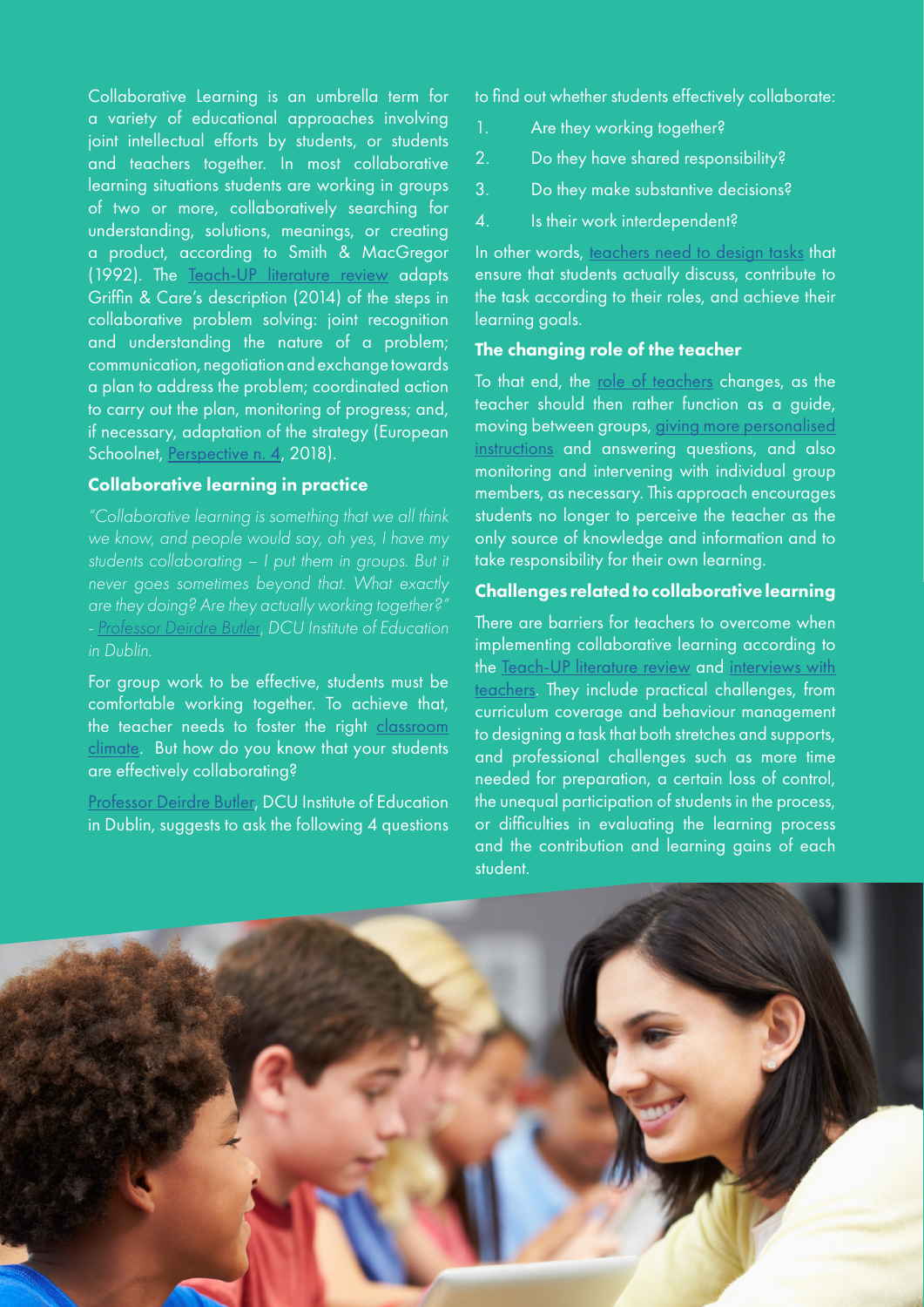# **Creative** thinking



#### What is creative thinking?

The question of how to define creative thinking is not such a straightforward one.Today, the more stable definition describes creativity "as the ability to produce work that is both novel (or original) and useful (or valuable), and the extent to which this work is creative will depend on whether the novelty and usefulness is perceived by oneself or by the whole world." (Federal University of Pernambuco (2017). [In this video](https://youtu.be/MTgEob7hy5Q), teachers from the Cramlington Learning Village, England (UK) explain what creativity means to them.

#### *Roadblocks around creative thinking*

According to Tobias Heiberg, Associate Professor at the University College of Copenhagen, there are four common misconceptions around creative learning:

#### #1: Creativity is about artistic expression

We value and admire painters, sculptors and poets for their creativity. But many other professions can also be very creative. For example, scientists, doctors, entrepreneurs, politicians, and obviously… teachers!

#### *Mitchel Resnick, Director of the Lifelong Kindergarten group at the MIT Media Lab*

#### #2: Only a small segment of the population is creative

In reality, people are not born creative or uncreative. Rather, they develop a set of attitudes throughout their life that characterizes those that are willing to go their own way.

*Robert J. Sternberg, Professor at Cornell University*

#3: Creativity comes in a flash of insight

In reality, the 'Eureka' moment is only a smart part of the process.

The 'Aha' moments are just part of the creative process. Creativity grows out of a certain type of hard work, combining curious exploration with playful experimentation and systematic investigation.

#### *Mitchel Resnick, MIT Media Lab*

#### #4: You can't teach creativity

We all have the capacity to be creative. Creativity comprises different aspects:

- (A) Abilities
- (B) Knowledge
- (C) Styles of Thinking
- (D) Personality Attributes
- (E) Motivation (especially intrinsic motivation)
- (F) Environment

We can nurture/teach willingness to:

- (A) Redefine problems in novel ways
- (B) Take sensible risks

(C) « Sell » ideas that others might not initially accept

(D) Persevere in the face of obstacles

(E) Examine whether their own preconceptions are interfering with their creative process

Such attitudes are teachable and can be ingrained in students under the right circumstances.

#### *Robert J. Sternberg*

#### Teaching creative thinking in practice

*"Logic will get you from A to B. Imagination will get you everywhere."* – Albert Einstein